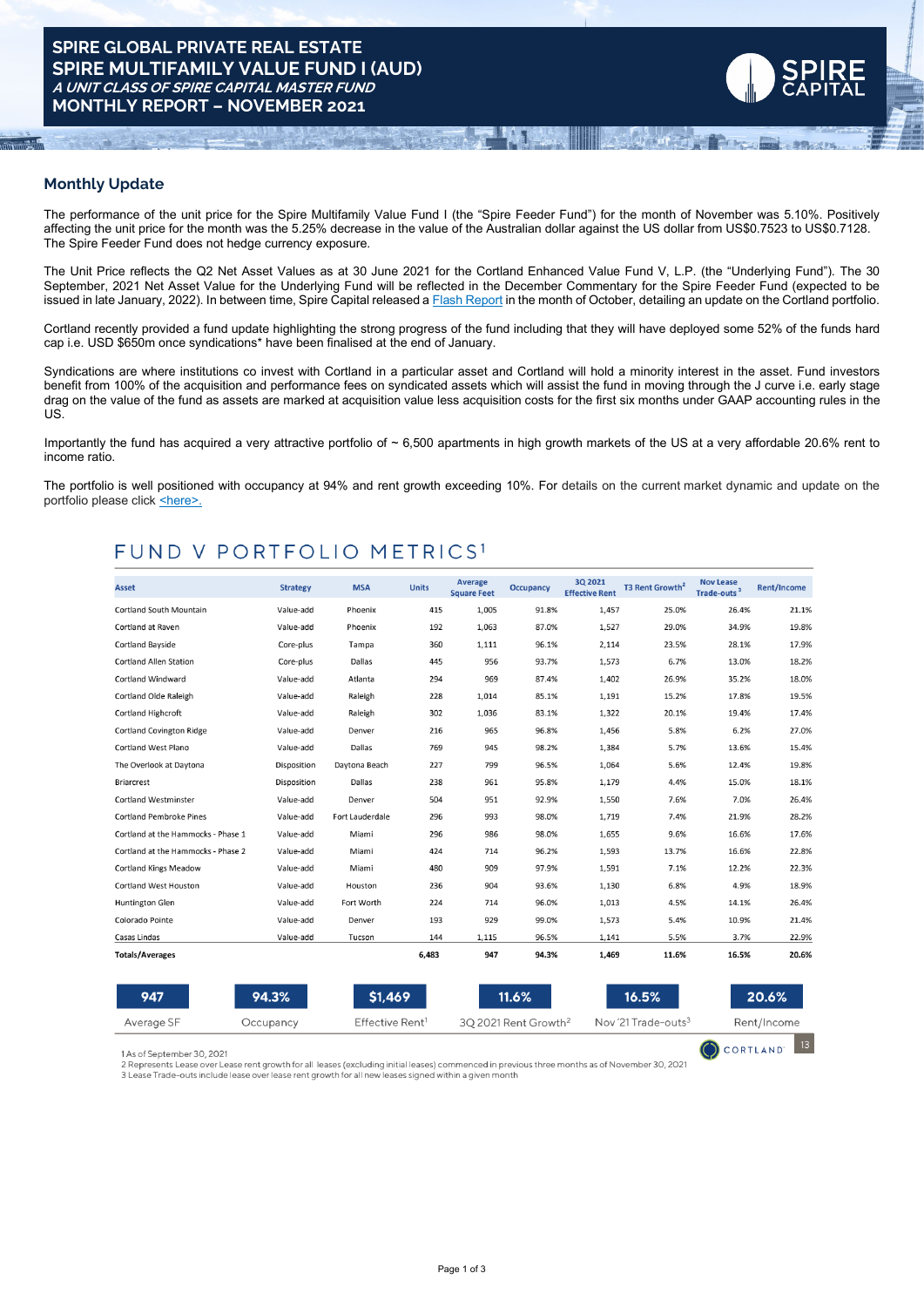

# **Performance (Net of Fees)\***

#### *As at 30 November 2021*

*Based upon underlying fund data as at 30 June 2021*

Please note, the inception date for individual investors is the date units were issued in the Spire Feeder Fund at time of application

| month |        | months | vear | 3 vears<br>(p.a) | <b>Inception</b> | <b>Inception</b><br><b>Foreign Exchange</b> | <b>TVPI1</b> | <b>Asset Allocation as at</b><br>30 November 2021 |        |
|-------|--------|--------|------|------------------|------------------|---------------------------------------------|--------------|---------------------------------------------------|--------|
|       | months |        |      |                  |                  | Impact                                      |              | Cash AUD                                          | 5.77%  |
| 5.10% | 2.18%  | N/A    | N/A  | N/A              | $-0.74%$         | 2.54%                                       | 0.9926       | Cash USD                                          | 36.99% |
|       |        |        |      |                  |                  |                                             |              | <b>Investments USD</b>                            | 57.24% |

<sup>1</sup>TVPI - is the "Total Value Paid In" ratio and is, according to the Institutional Limited Partners Association (ILPA) perhaps the best available measure of performance before the end of a (closed-ended) fund's life. TVPI is the total estimated value of the Spire Feeder Fund's investments, both distributions received plus the value of the remaining investments in the Spire Feeder Fund, divided by the amouni<br>of capital paid

#### **Growth of AU\$100,000 Investment\***



# **Fund Details**

| <b>Total Commitments to the Multifamily Value Fund I program</b><br>(All Share Classes) (in USD) | US\$19.01m                                                                           |
|--------------------------------------------------------------------------------------------------|--------------------------------------------------------------------------------------|
| <b>Fund Size (AUD):</b>                                                                          | AU\$7.30m                                                                            |
| Unit Price (AUD):                                                                                | \$1.3571                                                                             |
| <b>APIR Code:</b>                                                                                | <b>SPI0513AU</b>                                                                     |
| <b>Commencement:</b>                                                                             | 06 July 2020                                                                         |
| <b>Distributions:</b>                                                                            | Biannually as at 31 December and<br>30 June                                          |
| <b>Application Status</b>                                                                        | <b>CLOSED</b>                                                                        |
| <b>Liquidity</b>                                                                                 | Nil - Closed ended Fund                                                              |
| <b>Fund Manager:</b>                                                                             | Spire Capital Pty Limited                                                            |
| <b>Investment Manager:</b>                                                                       | Cortland Investment Manager, LLC.                                                    |
| Trustee:                                                                                         | Spire Capital Pty Limited                                                            |
| <b>Base Management Fee:</b>                                                                      | $0.50\%$ p.a. x NAV                                                                  |
| Underlying Management Fees ("Priority Profit Share"):                                            | 1.50% of Committed Capital                                                           |
| <b>Underlying Performance Fee:</b>                                                               | 20% of realised profits after an 8% preferred return is paid to Limited<br>Partners. |